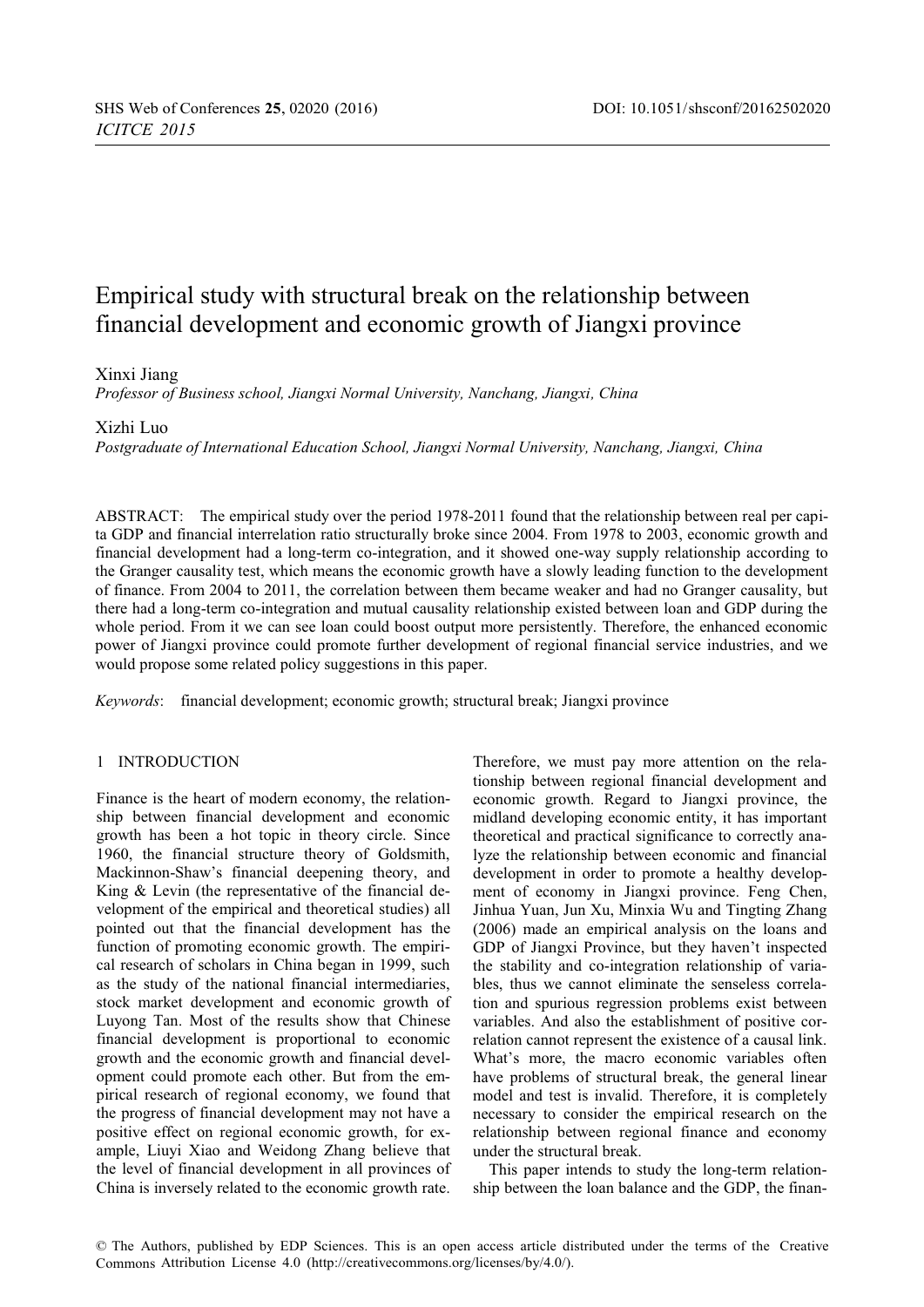cial correlation and the per capita GDP of Jiangxi Province from 1978 to 2011. Among them, the real growth rate, and population data from 1978 to 2011 are all from *the Jiangxi Provincial Bureau of Statistics Yearbook* (2010) and Jiangxi Provincial Bureau of Statistics online. The gross national product, the actual growth rate and population data are selected from the National Bureau of Statistics Network station. Jiangxi RMB deposit and loan balance (1978-2005) are from the financial database in People's Bank of Nanchang Center branch. Data during the period 2006-2011 come from the Jiangxi Provincial Bureau of Statistics website. National RMB deposit and loan data (1978-2009) derive from the *China Statistical Yearbook 2010* on homepage of National Bureau of Statistics. And data from 2010 to 2011 are from the website of People's Bank of China. This empirical study adopts Eviews 6.0 software, and the empirical results are not less than 0.05 level.

# 2 THE RELATIONSHIP BETWEEN FINANCIAL CORRELATION AND REAL PER CAPITA GDP IN JIANGXI PROVINCE.

#### 2.1 *Index selection*

This paper selects annual financial correlation index from1978 to 2011 (Financial Interrelations Ratio, FIR) and natural logarithm of GDP in Jiangxi province to represent respectively the financial development and economic growth. Financial correlation (FIR) is the proportion of financial assets and physical assets stock. Because of the indirect financing accounted for the main part in Jiangxi province, it is appropriate to use deposits and loans and the proportion of GDP to measure the level of financial development. The natural logarithm of real per capita GDP use 1978 as the base period, and after the real GDP growth rate of fixed based annual being calculated, we can obtain the total annual real GDP which is divided by the total population. At last the real per capita GDP is obtained, and then took the natural logarithm from it to eliminate the influence of heteroscedasticity in price and demographic factors.



It is a common phenomenon in the study of time series that the macroeconomic which has the feature of time trend appears a structural break on the basis of time. From observing the FIR and LRY in Figure 1, we can conclude that when following the passage of time, real per capita output (LRY) were continuous growing, while the financial correlation degree (FIR) emerged a significant change after 2003 that showed a horizontal fluctuation. Therefore, we should consider a structural break in the premise of linear model, and it can be divided into two periods for study.

### 2.2 *Inspection on single structural break*

This paper used dummy variable method of Zhizhuang Zhou, which can not only test whether the structural breakpoints hypotheses in 2004 can be established or not, but also can figure out the characteristic of structural break which was caused by intercept term, slope, random shocks or these three.

#### 2.2.1 *Hypothesis test of single structural break*

Assuming that the financial correlation and the per capita GDP have a linear correlation, and the structural break changed since 2004, we could obtain some possible reasons as follows: 1) transient fluctuations are caused by the random shock of macro-control policy; 2) drift of intercept term; 3) slope, and the reason can also be the combination of these three. In this paper, we choose the method of dummy variable to test the structural break aroused by random shock, drift and slope. The model of a structural break with these three dummy variables is included below.

$$
Y = \alpha + \beta_1 \times X + \beta_2 \times DL + \beta_3 \times DL \times X + \beta_4 \times DP + \varepsilon_r \quad (1)
$$

In formula  $(1)$ , Y is interpreted as a variable, X is the explanatory variable,  $\alpha$  is intercept term,  $\beta_i$  is regression coefficient, DL is level dummy variable, DP is the random shock of dummy variables, and  $\varepsilon_t$  is random error. When the regression coefficient of the dummy variable is significantly different from zero at the 0.05 level, it can be considered that the influence of the structural break or random impact is obvious, otherwise it cannot exist. Then remove the dummy variable to make a continuous regression, and keep removing until all the estimated parameters and equations have been tested at the 0.05 significant level.

Suppose FIR is the explained variable, LRY is the explanatory variable, and the DL is dummy variable which could reflect the structural break since 2004, there DL= 0 for the observation from1978 to 2003 and the rest is 1. At the same time, suppose the virtual variable DP represents the random shock of macroeconomic and financial control policy, then select 1987, 1991, 1993, 1997, 2004, 2010 as the impact point, DP=1, and the rest time point DP value is 0.

According to the model (1), the test equations of FIR structural break as follows: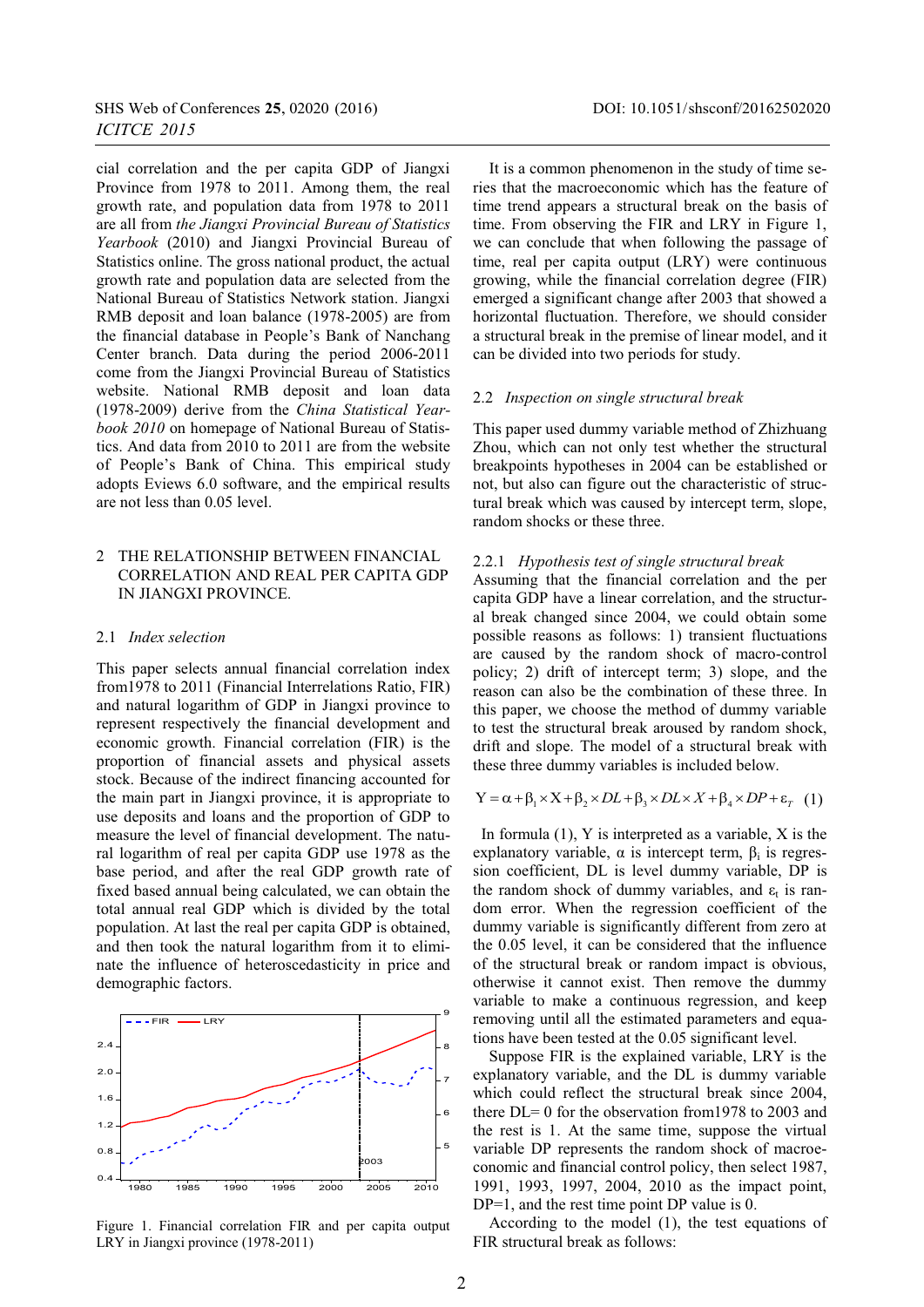$FIR = \alpha + \beta_1 \times LRY + \beta_2 \times DL + \beta_3 \times DL \times LRY + \beta_4 \times DP$ , the variable conclusion after regression can reference to Table 1.

Table 1. The estimated result of structural break equation parameter

| Model<br>parameter | Estimated<br>value | Standard<br>deviation | t-statistics | Prob.  |
|--------------------|--------------------|-----------------------|--------------|--------|
| α                  | $-3.4741$          | 0.1194                | $-29.092$    | 0.0000 |
| $\beta_1$          | 0.7308             | 0.0181                | 40.319       | 0.0000 |
| $\beta_2$          | 2.9388             | 0.5983                | 4.912        | 0.0000 |
| $\beta_3$          | $-0.4312$          | 0.0744                | $-5.799$     | 0.0000 |
| $\beta_4$          | 0.1071             | 0.0246                | 4.358        | 0.0002 |

Coefficient of determination  $R^2=0.988$ ; D.W.=1.942; statistic of F is 597.8, it is remarkable on the average 0.01 level. Then testing the regression residuals by serial auto-correlation Q test, and the lag 16 phase residual error have no auto-correlation. Choose the ADF information criterion to test the AIC unit root of the form (0, 0, 2) which showed that the residual have no unit root, it is a stationary process of I (0), and its regression model can pass test. Then the regression equation can be divided into two period linear regression equations as follows:

Regression equation from 1978 to 2003:

 $FIR = -3.4741 + 0.7308 LRY + 0.1071 DP$ 

Regression equation from 2004 to 2011:

 $FIR = -0.5353 + 0.2996 LRY + 0.1071 DP$ 

In view of the parameter estimation value, the financial correlation of Jiangxi province occurred intercept structural broke and slope structural broke since 2004, which led to the enlargement of intercept term and the decrease of slope; The random shocks brought from macro-control monetary policy is positive to the financial correlation regression coefficient, thus it can indicate that in the entire period, these random shock could increase Jiangxi financial correlation.

## 2.3 *FIR and LRY's Granger causality test*

Because the test of Granger causality require a stable variable, thus it is necessary to test the stability of variables. From the ADF unit root test, in the period from 1978 to 2011, FIR is I (1) variable, LRY is I (2) variables, during the whole period, we found the FIR and LRY have no Granger causality. And then we divided it into 1978-2003 and 2004-2011 these two periods to further examine the causal relationship.

#### 2.3.1 *During the period from 1978 to 2003*

First of all, test the stability of variables. ADF unit root test still takes the information criterion of AIC, which is maximum lag 5 periods. The results is shown in Table 2, which shows that the FIR and LRY in this period are all I (1) single integer variable.

Table 2. The result of ADF unit root test

| Variable    | Inspection form | t-statistics | stability  |
|-------------|-----------------|--------------|------------|
| <b>FIR</b>  | (c, 0, 5)       | $-0.8272$    | Non stable |
| <b>AFIR</b> | (c, 0, 4)       | $-6.8042***$ | stable     |
| LRY         | (0,0,4)         | 3.951        | Non stable |
| ALRY        | (c, 0, 3)       | $-3.922***$  | stable     |

Note: Inspection form (C, t, P), respectively indicated the constant term, trend term and lag periods of unit root test equation, if the c and t are zero, it means that the variable have no constant term or trend item; Δ is difference operator; \* means the test statistic is significant at 0.1 level. \*\* indicates it is significant at 0.05; and \*\*\* means it is significant at the 0.01 level.

Secondly, according to the information criterion of SC, choose the optimal lag period for the FIR and LRY, and then we can obtain the result that vector auto-regressive (VAR) is phrase 1. Depending on the criticality value of the MacKinnon-Haug-Michelis (1999), choose the inspection form those which have no intercept and trend under the condition of VAR  $(1,1)$ , the statistic of co-integration test and the maximum eigenvalue statistics of Johansen show that at the 0.05 level they have co-integration relationship, and estimate the equation is  $FIR = 0.725LRY$  or  $LRY =$ 1.379FIR. From a further Granger causality test on the FIR and LRY after stability, we found that the LRY and FIR have no Granger causality from phrase 1 to phrase 5 lag, and phrase 7 lag above, which means they are independent of each other. The test results of phase 6 lag is shown in Table 3.

Table 3. The result of Granger causality test between LRY and FIR

| Lag<br>period | Null hypothesis                                                    | F-statistics | estimate                  |
|---------------|--------------------------------------------------------------------|--------------|---------------------------|
| 6             | $\Delta LRY$ is not the<br>Granger reason of $\Delta {\rm FIR}$    | $9.905***$   | Refuse null<br>hypothesis |
|               | $\Delta$ FIR is not the Granger 1.196<br>reason of $\triangle$ LRY |              | Accept null<br>hypothesis |

The results of this test show that the per capita real output is the Granger reason of the financial correlation degree, but the financial correlation is not the real Granger reason of per capita GDP. From 1978 to 2003, financial development and economic growth appeared a weak one-way causal relationship, that is, economic growth promotes financial development slowly.

#### 2.3.2 *2004-2011 period*

As for the FIR and LRY from 2004 to 2011, test results of ADF unit root indicate that LRY and FIR were I (1), I (2) process respectively, both of which had no direct co-integration relationship. After the stability,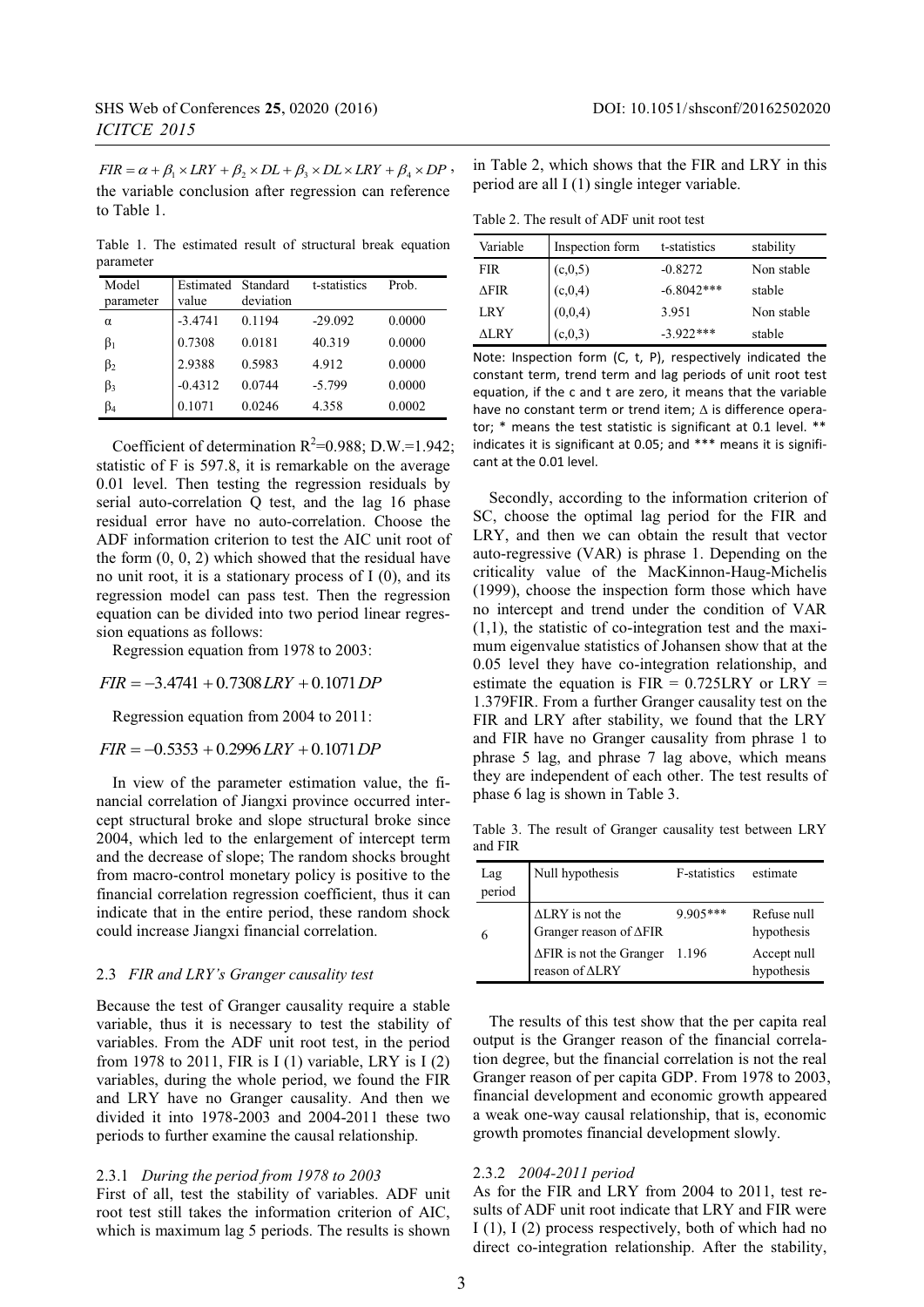the Granger causality test shows that there is no significant Grainger causality relationship between them. In the form of  $(0, 0, 0)$  test equation, the residual error is I (0) variables, and have no auto-correlation, so there may exist a multivariable co-integration relationship among the FIR, LRY and DP, but because it is a short period, and there are only eight samples, we cannot continue to test.

# 3 GE CO-INTEGRATION TEST ON THE RELATIONSHIP BETWEEN TOTAL CREDIT AND GROSS DOMESTIC PRODUCT

### 3.1 *The co-integration test on the loan balance and the total output value*

Select year-end RMB deposit balance (LOAN) and gross domestic product (GDP) in Jiangxi province from 1978 to 2011 in order to test their relationship, and then we can see there is a linear correlation between them, which can be found from the scatter plots in Figure 2.



Figure 2. A scatter diagram about the function of gross domestic value (GDP) on loan balance (LOAN) in Jiangxi province

Adopt the GE two-step co-integration test. The principle is if the residual of these two variables is stationary after linear regression, it can indicate that they have a co-integration relationship. Made an OLS regression with the gross domestic value as the dependent variable and the loan as the explanatory variable, we can reach a conclusion after remove indistinctively constant term as follows.

 $GDP = 1.247LOAN$  $SE = (0.014)$  $R^2 = 0.994$  D.W. = 1.00

Made an ADF stability test on the residual, AIC information criterion selected phase 6 lag and haven't have intercept term. The result is not the null hypothesis (it had no unit root) at the 0.05 level, that is to say the residual sequence is stable. Therefore, it indicates that there exists a co-integration relationship between loan and GDP. In view of the residual have auto-correlation, the error of the estimated coefficient of ordinary OLS regression is larger, so we think it can effectively improve the accuracy of the model by adding the AR (1) model, and also can eliminate the auto-correlation of the residual error. Modified OLS model as follows.

GDP = 1.2393LOAN+ [AR(1) = 0.5097] SE= (0.022) (0.156) R2 =0.995 DW=1.764

# 3.2 *The Granger causality test of LOAN and GDP after differential stability*

Due to the Granger causality test for non-stationary variables may make mistakes, three difference stability tests on GDP and LOAN are made which are both in the third-order single integer variables, and obtain the stationary variables Δ**<sup>3</sup>** LOAN and Δ**<sup>3</sup>** GDP and then test again. The 1-4 phase lag divisor was selected and the results are shown In Table 4.

It is not the null hypothesis of the GDP Granger reason because it refuses to loan while the result of this test is above 0.05 level, and negate the null hypothesis under the phrase 1 and 4 lag conditions, accepting the null hypothesis under the phrase 2 and 3 lag. In fact, while the lag period extended to more than 5 phase, they both showed a bidirectional Granger causality above the significant 0.05 level. It is visible to see that the loan and economy under the phase 1 lag conditions showed the bidirectional causality, that is, economic growth can promote loan demand and the supply of loan can promote economic growth simultaneously. Nevertheless, in the case of phrase 2 and phrase 3 lag, these two are one-way causality, which means that the economic growth does not promote loan, but loan promotes economic growth. So if the elasticity of the loan output value is 1.239, 1% of the loan growth can bring about 1.239% of GDP growth.

# 4 RELATED CONCLUSION AND POLICY RECOMMENDATIONS

The relationship between financial development and

Table 4. The F-statistics of Granger causality test on  $\Delta^3$  LOAN and  $\Delta^3$ GDP

| Null hypothesis                                                           | Phrase 1 lag | Phrase 1 lag | Phrase 1 lag | Phrase 1 lag |
|---------------------------------------------------------------------------|--------------|--------------|--------------|--------------|
| $\Delta^3$ GDP<br>$\Delta$ <sup>3</sup> LOAN is not the Granger Reason of | 20.536***    | $10.167***$  | 7.349***     | 13.913***    |
| $\Delta^3$ GDP is not the Granger Reason of $\Delta^3$ LOAN               | $11.950***$  | .025         | 0.893        | $3.044**$    |